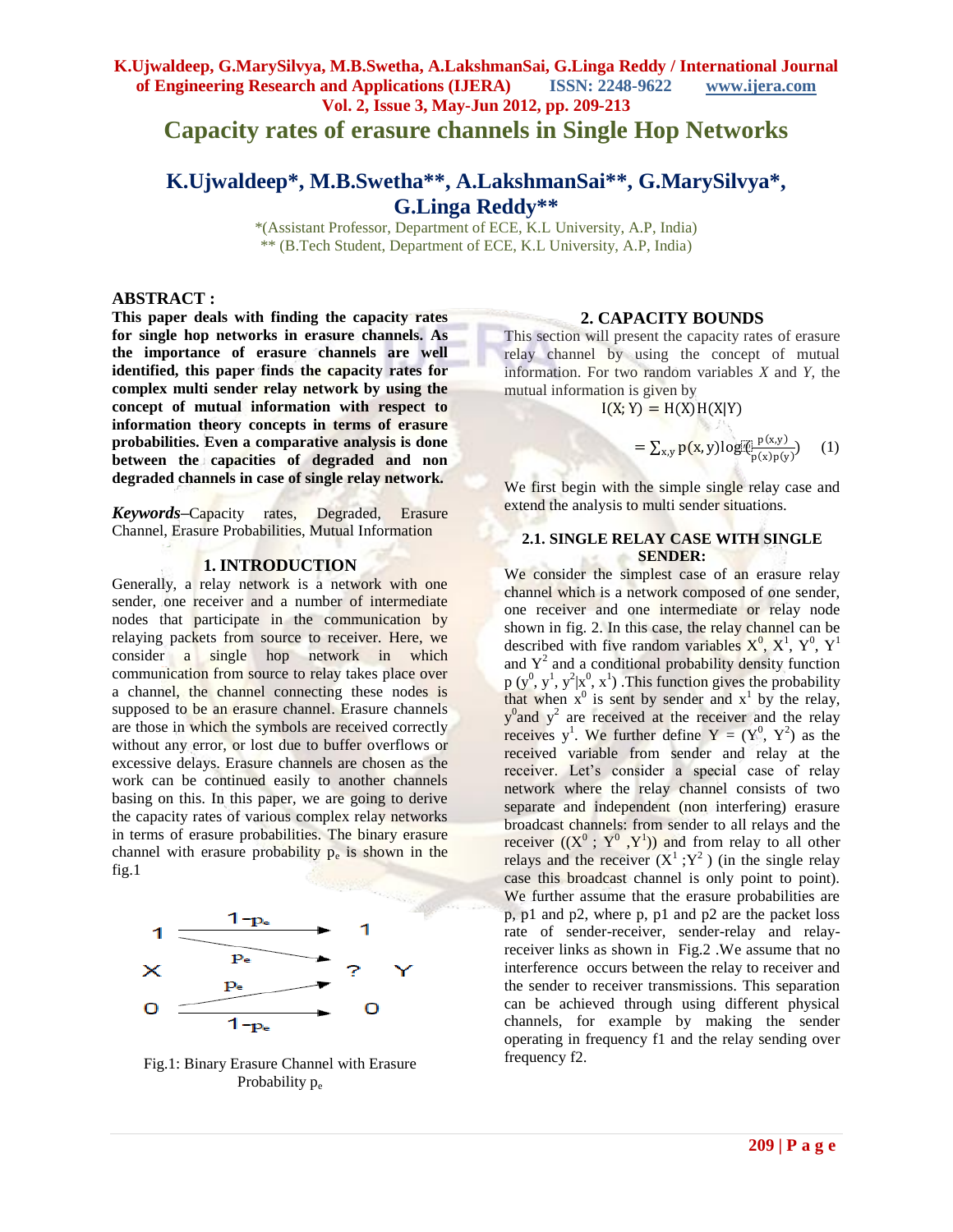

Fig .2 : Single Relay Channel

Even, we consider the same single relay channel whose relay and sender information are interfering i.e. for degraded case. The capacity rates can be obtained by mutual information concept using shearer theorem.

**Theorem 1(Capacity region):** The capacity region of the relay channel in Fig.2 is bounded by

R = sup min {
$$
I(X^0; Y^0, Y^1)
$$
 –  $I(X^1; Y^0, Y^1)$ ,  
\n $p(x^1, x^2)$   
\n $I(X^0; Y^0) + I(X^1; Y^2|X^0)$ }

Moreover, if the sender to relay channel is more capable than the sender to receiver channel, i.e.  $I(X^0; Y^0)$  <  $I(X^0; Y^1)$ , the bound is simplified as:  $R = \sup \min\{I(X^0; Y^1) - I(X^1; Y^1),\}$  $p(x^1, x^2)$ 

 $I(X^0; Y^0) + I(X^1; Y^2|X^0)$ 

**Theorem 2** The capacity region over an erasure degraded relay channel is bounded as below:

$$
R \le \max_{\alpha} \min\{(1 - p, p1), (1 - p) + \alpha(1 - p2)\} \quad (3)
$$

Under the situation that the sender to relay channel is more capable than the sender to receiver channel the bound can be tightened and become:

$$
R \leq max_{\alpha} min\{(1 - p1), (1 - p) + \alpha(1 - p2)\}(4)
$$

Where p1 is the loss probability between sender and relay, p2 is the loss probability between relay and receiver and p is the loss probability between sender and receiver.  $\alpha$  is a coupling parameter 0 to 1.

#### **2.2.MULTI SENDER RELAY CHANNEL:**

The specific multi-sender relay network shown in the Fig.3 is a network composed of two senders (S1 and S2) and two receivers (D1 and D2) .The sender Si,  $i = 1, 2$  sends information to the two receivers D<sub>i</sub>,  $i =$ 1, 2. Simultaneously each sender might acts as a relay for the other sender. The Multi-sender relay channel can be described with 8 random variables  $Xi$ ,  $i = 1, 2$ representing the symbols sent by the sender, Yij , i, j

= 1, 2 representing symbols received from each sender by each receiver and Yi<sup>s</sup> representing the symbol received by sender i from the other sender.



Fig 3: Multi sender relay network

Νm

**Theorem 3 (Capacity region)** Under the hypothesis that X1 and X2 being independent the capacity region of multiple-Input relay channel in Fig. 3 is bounded by :

| $R_1^* \leq I(X_1; Y_2^s Y_{11}, Y_{12})$ |              |                                                    |                  |
|-------------------------------------------|--------------|----------------------------------------------------|------------------|
| $R_2^* \leq I(X_2; Y_1^s Y_{21}, Y_{22})$ |              |                                                    | (5)              |
| $R_1^*$ +                                 | $R_2^* \leq$ | $I(X_1; Y_{11}) +$                                 | $I(X_2,Y_{21})$  |
| $R_1^* +$                                 |              | $R_2^* \leq$ $I(X_1; Y_{12}) +$                    | $I(X_2, Y_{22})$ |
|                                           |              | <b>Theorem 4:</b> The capacity region bound over a |                  |
|                                           |              |                                                    |                  |

multiple-Input erasure relay channel is bounded as:  $R_1^* \leq (1-p)$ 

 $R_2^* \leq (1-p)$  (6)  $R_1^*+R_2^* \leq (1-p_{11})+(1-p_{21})$  $R_1^*$ +  $R_2^*$   $\leq$  (1-p<sub>12</sub>)+ (1-p<sub>22</sub>)

The first two bounds in this theorem are constraints bounding the rate available for collaboration between the two senders. The two last bounds are bounding the amount of information coming in the receiver. So, now we are extending the analysis to the different cases of multiple sender relay networks.

**Case 1:** Consider the network having n senders and 2 receivers as shown in the Fig.4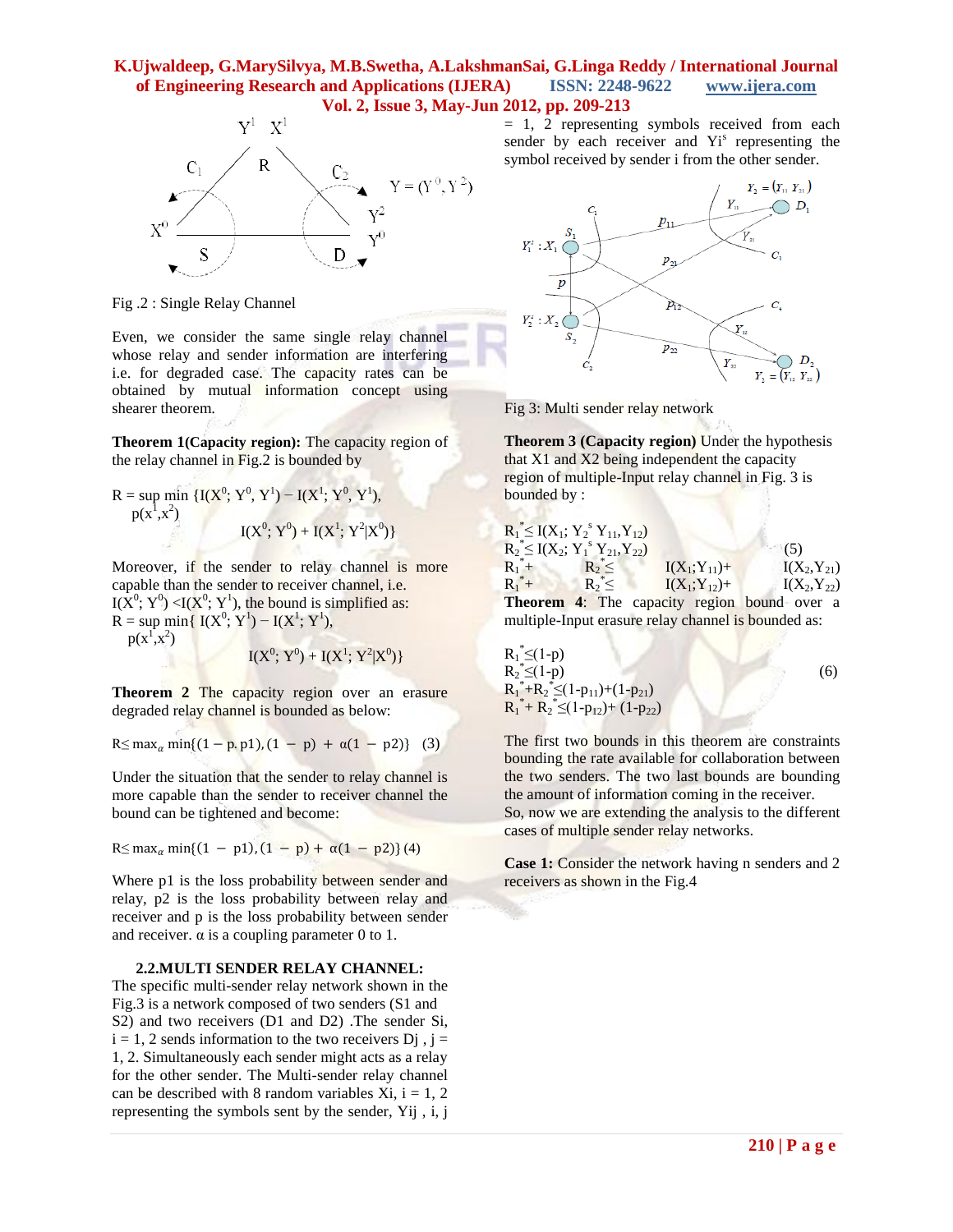

Multiple senders and 2 receivers relay network

The network composed of n senders (S1,S2, S3….Sn) and two receivers (D1 and D2).The sender Si,  $i = 1,2,3,...n$  sends information to the two receivers  $Dj$ ,  $j = 1$ , 2.Simultaneously each sender might acts as a relay. The erasure probabilities of senders Si,  $i=1,2,3,---n$  to receiver D1 are given by p11,p21,p31…pn1 and the corresponding probabilities from senders Si to receiver D2 are given by p12,p22,p32…pn2.

**Theorem 5:** The capacity rate of erasure multi sender relay network shown in Fig.4 is given by  $R1^*+R2^*+ \cdots +Rn^* \leq min\{(1-p11)+(1-p21)+(1-p21)\}$ p31)+-------+(1-pn1),(1-p12)+(1-p22)+(1-p32)+-------  $+(1-pn2)$ } (7)

Where  $R_i^*$  represents the rate at which the common information is broadcasted by the senders to all receivers. Here i give the index of the sender.

**Case2:** Consider another case of relay network having single sender and n receivers as shown in Fig.5. The network composed of single sender S and multiple receivers Di where i=1,2,3...n. The sender S sends the information to the multiple receivers Di. The erasure probabilities for sender to receiver link are given by p11, p12, p13….p1n.



Fig 5: Single sender and Multiple receivers relay network

**Theorem 6:** The capacity region for the multi sender relay network shown in the Fig.5 is given by

 $R1 \stackrel{*}{\leq} \{(1-p11), (1-p21), (1-p31), \ldots, (1-pn1)\}$  (8)

**Case3**: Consider a complex multi sender relay network having a relay channel between the two senders and two receivers. It is shown in the Fig.6





R represents the relay network and  $p_{RD1}$  and  $p_{RD2}$ give the erasure probabilities between the relay and receiver links. $p_{1R}$  and  $p_{2R}$  denotes erasure probabilities of source to relay links.

**Theorem 7:** The capacity region of a multiple input relay channel which consists of a relay channel between the senders and receivers is given by

$$
R_1 \negthinspace \stackrel{*}{\leq} \negthinspace sup \, \, \Pr(X_1, X_2) \negthinspace \min \{ I(X_1; Y_{11}, Y_R, Y_2^s) - I(X_R; Y_{11}, Y_R, Y_2^s) - I(X_R; Y_{11}) + I(X_R, Y_{R1}/X_1) \}
$$

 $\mathbf{R_2}^*$  $\leq$ sup min{I(X<sub>2</sub>; Y<sub>22</sub>, Y<sub>R</sub>, Y<sub>1</sub><sup>s</sup>)-I(X<sub>R</sub>; Y<sub>22</sub>, Y<sub>R</sub>, Y<sub>1</sub><sup>s</sup>),  $P(X_1, X_2)$   $I(X_2; Y_{22})+I(X_R, Y_{R2}/X_2)$ 

$$
R_1^* + R_2^* \le I(X_1; Y_{11}) + I(X_R, Y_{21}/X_2)
$$
\n(9)

$$
{R_1}^* + {R_2}^* \leq I(X_2;Y_{22}) + I(X_R,Y_{22}/X_1)
$$

It is simpler if we consider the capacity rates equations in terms of erasure probabilities

For maximizing,

 $I(X_R; Y_{11}, Y_R, Y_2^s) = 0$  and  $I(X_R; Y_{22}, Y_R, Y_1^s) = 0$  $I(X_1; Y_{11}, Y_R, Y_2^s) = (1-p_{11}p_{1R}p)H(X_1)$  $I(X_1; Y_{11}) = (1-p_{11})H(X_1)$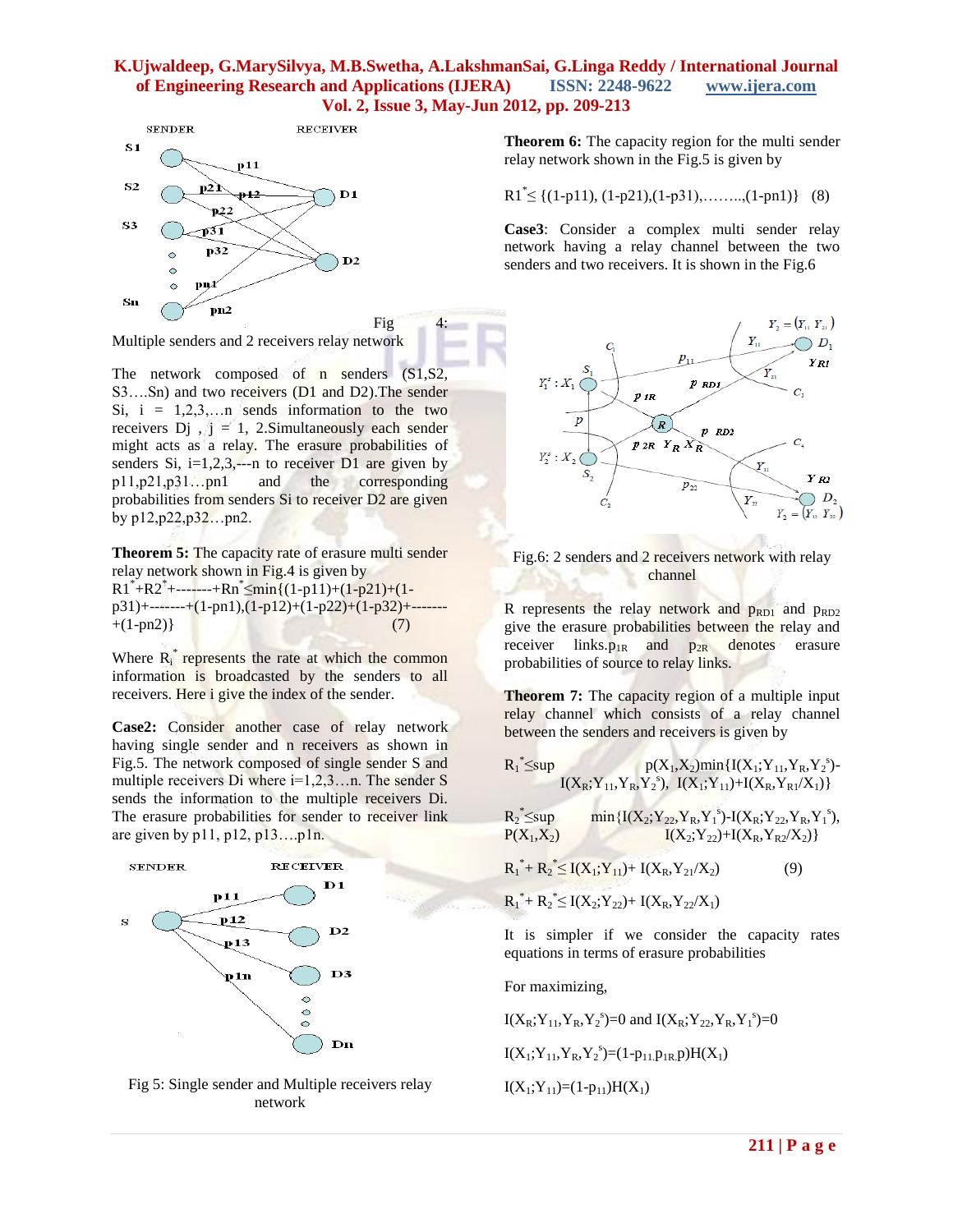I(X<sub>R</sub>, Y<sub>22</sub>/X<sub>1</sub>)=(1-p<sub>RD1</sub>)αH(X<sub>1</sub>)

So the capacity rate of sender 1 is given by

 $R_1$ <sup>\*</sup>  $\leq$ min {(1-p<sub>11.</sub>p<sub>1R.</sub>p), (1-p<sub>11</sub>)+ $\alpha$ (1-p<sub>RD1</sub>)}

Similarly, the capacity rate for sender 2 is given by

*R1 \* ≤min{(1-p22.p2R.p), (1-p22)+α( 1-pRD2)}*  $R_I^* + R_2^* \le (I - p_{II}) + \alpha (I - p_{RDI})$  *(10)* 

 $R_1^*$ +  $R_2^*$   $\leq$  (1- $p_{22}$ )+  $\alpha$  (1- $p_{RD2}$ )

*R*<sub>1</sub><sup>\*</sup>+ *R*<sub>2</sub><sup>\*</sup>  $\leq$ *min*{(1-*p*<sub>11</sub>)+ *α*(1-*p*<sub>*RD1</sub>), (1-p<sub>22</sub>)+ <i>α*(1-*p*<sub>*RD2</sub>)}*</sub></sub>

# **3. SIMULATED RESULTS**

Obtained capacity regions are simulated using MATLAB software by taking erasure probabilities on X-axis and capacity rates on Y-axis. Comparative analysis between degraded and non degraded cases of single relay network is done. Results are drawn by varying erasure probabilities and coupling parameter. Results show that non-degraded case is better than degraded case in single relay networks. Even the capacity rates of multi sender relay networks discussed are also plotted.

**3.1. Comparison of capacity region under degraded and non degraded hypothesis for a relay channel:**



Fig. 7.Capacity region of erasure relay channel with parameters , Coupling parameter varies from 0 to 1;  $p=0.6$ ;  $p1=0.4$ ;  $p2=0.5$ ; Non degraded channel has the maximum capacity rate with 0.76 than degraded channel with  $0.6$  with coupling factor  $=1$ 



Fig. 8.Capacity region of erasure relay channel with parameters ,Coupling parameter=0.6; p=0.6; p1=0.4; p2=varies from 0 to 1; Non degraded channel has the maximum capacity rate with 0.76 than degraded channel with 0.6



Fig.9. Capacity region of erasure relay channel with parameters Coupling parameter=0.6;  $p1=0.4$ ;  $p2=0.6$ ; p varies from 0 to 1; Non degraded channel capacity reaches maximum value as p decreases



Fig.10 .Capacity region of erasure relay channel with parameters Coupling parameter=0.6; p=0.5; p2=0.4; p1 varies from 0 to 1; Non degraded case have maximum capacity rate when compared to degraded case as p1 increases to 1